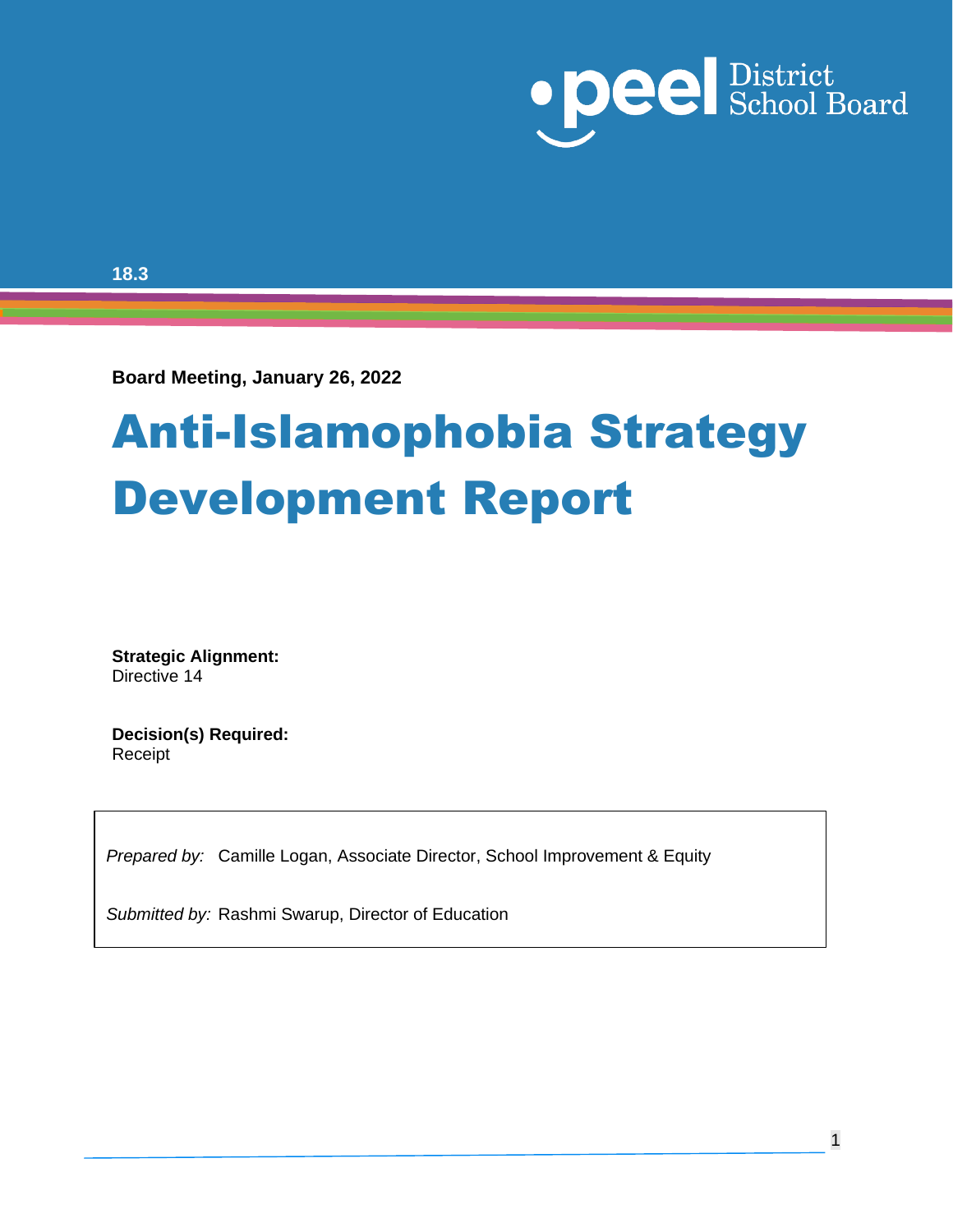### Content

**Purpose:** At the September 2021 meeting, the Board passed the motion for PDSB to commit to an anti-Islamophobia strategy and that staff report on its development, including actionable items and accountability measures. The purpose of this report is to provide the first update and an overview of the strategy development process.

#### **Background:**

Hate crimes against Muslims have been rising in Canada over the past few years. In June 2021, the murder of the Afzal family in London left the Muslim community in shock, and the Quebec City Mosque Shooting, January 2017, is not a forgotten memory.

Anti-Muslim hate and Islamophobia are also prevalent in our schools. The Ministry Review of the Peel District School Board identified concerns of Islamophobia evidenced by curriculum materials that "conveyed blatant hostility to the Muslim community and an ignorance of the basic tenants of Islam," (Ministry of Education, 2020, p. 5). The experience of Islamophobia at the systemic and interpersonal levels is endured by Muslim students, their families and/or staff at school and in their everyday lives who comprise approximately 22.4% of the PDSB secondary Muslim student community and the largest religious group within the PDSB community.

In response to these realities for PDSB students and staff who are Muslim, the Board passed a motion to commit the school board to the development of an anti-Islamophobia strategy in September 2021. In October 2021, the PDSB, the National Council of Canadian Muslims (NCCM), the Council of Agencies Serving South Asians (CASSA) with the Urban Alliance on Race Relations announced the proposed co-development of the Anti-Islamophobia Strategy with a press conference.

#### **Context:**

The Ministry Review via Directive 14 required that the Peel District School Board address these systemic impediments through a Comprehensive four-year strategy and action plan (the Comprehensive Strategy).

Directive 14 of the Ministry Review stated that:

• The Board shall establish a comprehensive four-year strategy and action plan to address and eliminate statistically significant disproportionalities in enrolment, achievement, and outcomes of Black students, other racialized students, and Indigenous students in applied, academic, locally developed, Special Education, and Regional Choice pathways and programs.

• The Board's plan shall:

- i. include specific objectives tied to actions, measurable outcomes, and timelines for meeting those objectives;
- ii. include actions and measurable outcomes to reduce the effects of implicit bias on the disproportionate outcomes of PDSB's Black students, to encourage Black students to establish goals and achieve academically;
- iii. identify an employee or employees who would have responsibility for working to achieve the objectives laid out in the plan;
- iv. include provisions for engaging with parents; and
- v. include provisions for public reporting on progress towards achieving outcomes in the strategy.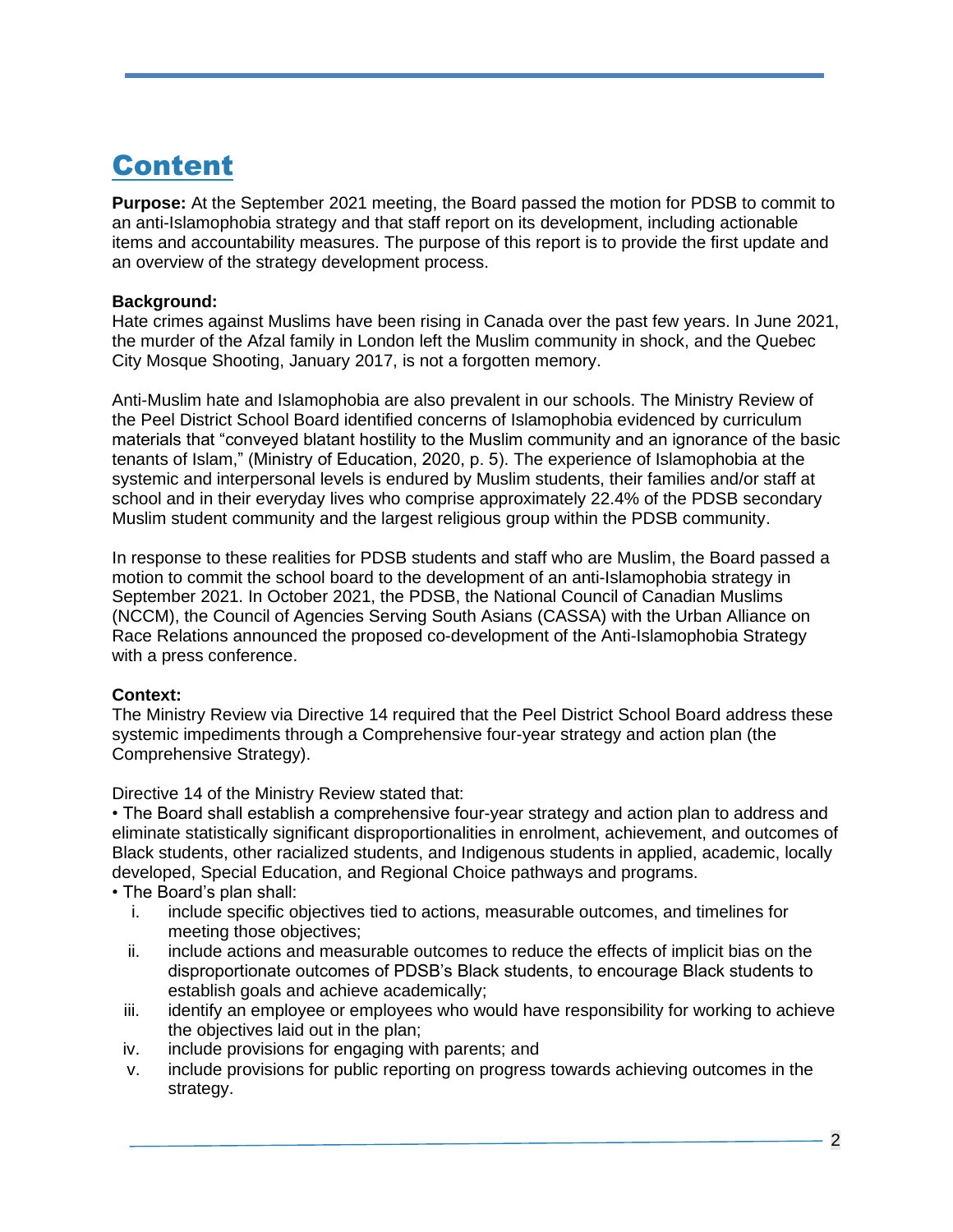• The Board shall require accountability for the action plan to address explicitly in the Board's Multi-Year Strategic Plan, the Board Improvement Plan for Student Achievement (BIPSA), the Equity Action Plan, and in the performance appraisals of principals, supervisory officers, Associate Directors, and the Director of Education. This strategy and action plan should be a key component of the Annual Equity Accountability Report Card.

The development of the Anti-Islamophobia Strategy is being developed in collaboration with community and PDSB staff. The steering committee, whose role is to guide the development of the Anti-Islamophobia Strategy, has been established and is made up of the following members: Community organizations, PDSB staff (educators, school administrators and Equity Department members), Peel DSB trustees as well as representatives from the PDSB Parent Involvement Committee (PIC) are on the steering committee. The co-development of the Anti-Islamophobia Strategy is integral to Directive 14 and supports compliance with the requirements of the Ministry Directives.

#### **Anti-Islamophobia Strategy Progress Update**

#### Strategy Development – Action Plan

September 2021

• Board motion to commit to the development of an Anti-Islamophobia Strategy

October 2021

• Press conference announcing plans to develop an Anti-Islamophobia Strategy

October - November 2021

• Formation of the steering committee: The steering committee will be responsible for guidance on the development of the strategy, feedback on the goals, priorities and key actions, review of the draft strategy and final approval of the completed strategy.

November - December 2021

• Creation of the working group: A working group will include steering committee members along with students, parents, and school board staff. These individuals will be responsible for building the consultation plan, reviewing the data, and building the strategy.

December - March 2022

- Search process for project coordinator: The search for a consultant to coordinate the consultation plan is underway and will be completed by March 2022. The purpose of this role is to facilitate the identification of goals, objectives, indicators for success for the Anti-Islamophobia Strategy.
- It is intended that the consultation plan will examine the issues related to Islamophobia in Peel District School Board through public community consultations via a range of engagement mechanisms (e.g., community survey, staff and student survey, small group conversations and discussions with key informants, etc.) which will form the data from the Anti-Islamophobia Strategy will be based upon. Some of the internal stakeholders who will be consulted include: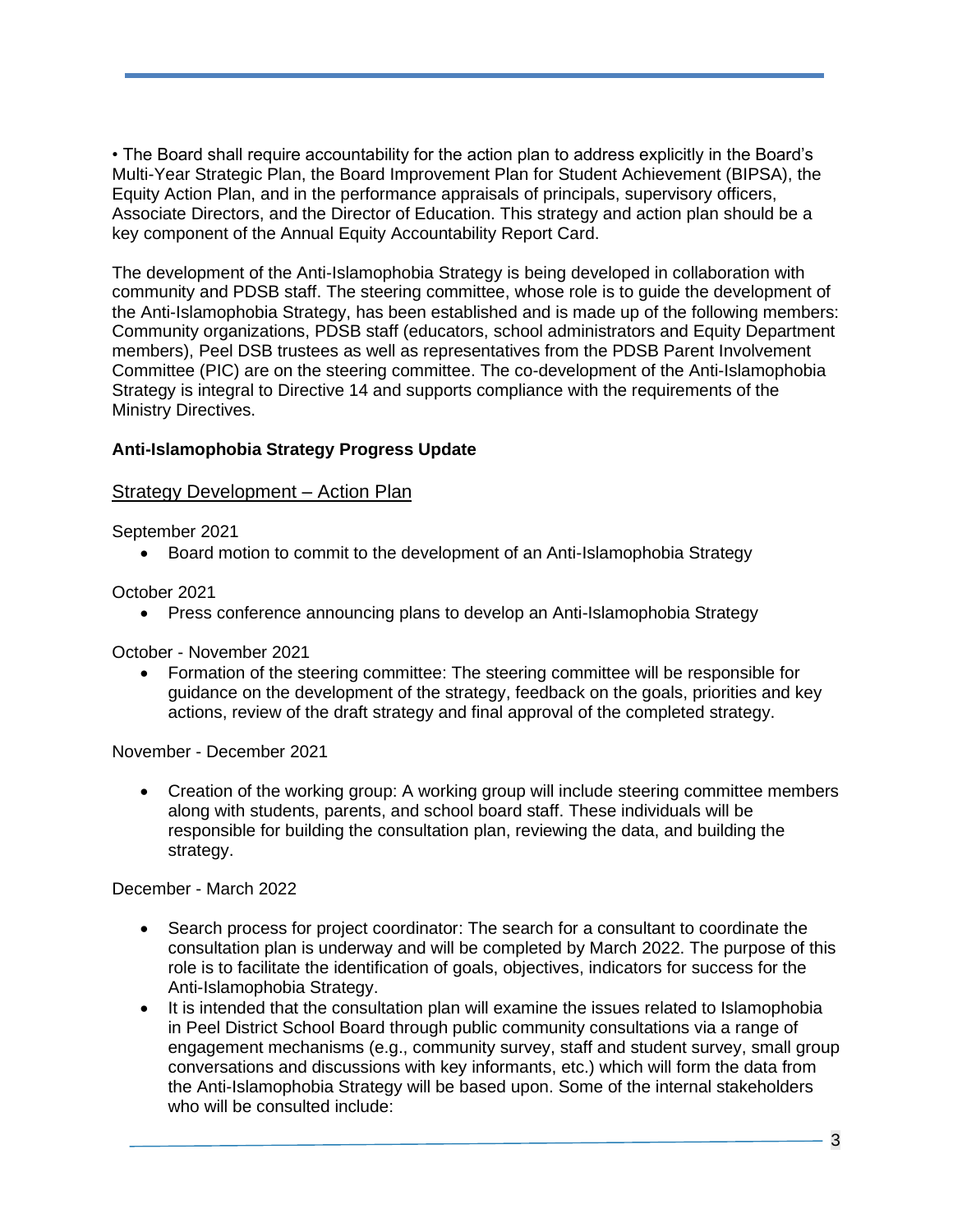- Student Groups
- Employee Resource Group
- Parent Involvement Committee
- Racialized Administrators
- Senior Leadership

Along with the data that will be brought forward through consultation, anecdotally, the community has expressed the urgency for:

- mandatory (anti-Islamophobia) professional learning
- engagement for community, parent, and families
- student voice and engagement
- establishing, diversifying representation, and affirming lived experiences in the classroom curriculum, within school environments and workplaces through hiring practices.

Data from the Equity Accountability Report Card (Part 1) - Directive 9 explored the equity gap by faith/spirituality. Through focus groups with students representing six secondary schools conducted in June 2021 the report showed wellbeing and a sense of belonging as themes that surfaced for Muslim students. From the perspective of the Muslim students interviewed, wellbeing, defined by notions of acceptance, a sense of belonging and "fitting in," was compromised by lack and/or misunderstanding of Islam (reinforced by media stereotypes), the absence of identity-affirming spaces and representation in the curricular programming, and learning resources. Accountability measures and the role of Human Rights Office (HRO) in supporting families/students are also to be included in the Anti-Islamophobia Strategy.

February – May 2022

• Identification of actions within the accountability structure.

June 2022

• Draft strategy completed for review.

The Anti-Islamophobia Strategy Framework is appended to this report.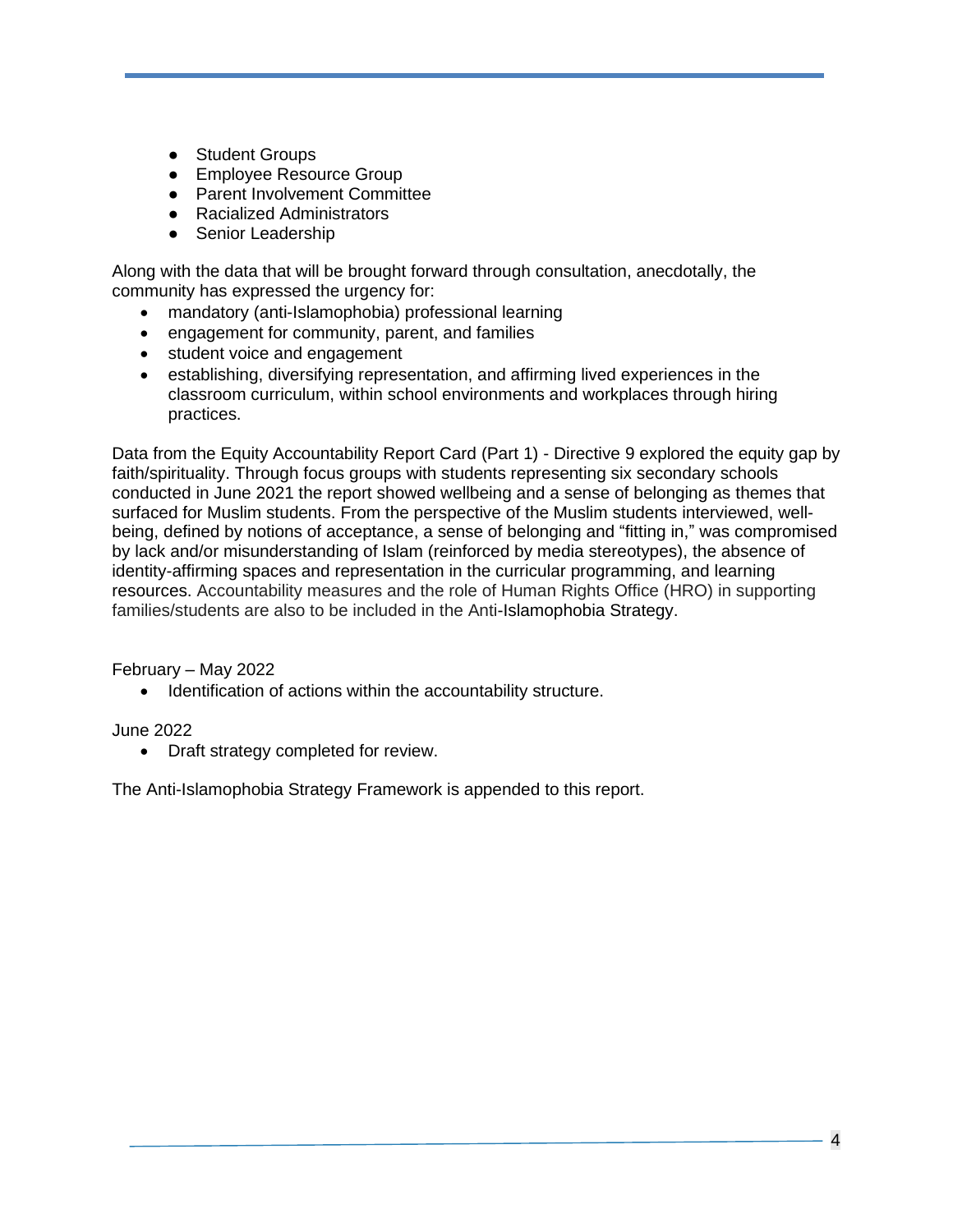# Impact Analysis

#### **Equity & Human Rights Review**

The Anti-Islamophobia Strategy will:

- recognize the 20+ year onslaught of Islamophobia on the Canadian-Muslim identity and the negative impact on Muslim students' engagement in school, social-emotional development, and their ability to support other marginalized identities
- serve to help the PDSB and its stakeholders to recognize creed as an identity. Too often creed-based identities are overlooked or forgotten in favor of a Christian-dominant hegemony which is foundational to the Ontario Education Act
- Eliminate Islamophobia is from all schools regardless of the size of the student population to ensure Muslim students feel welcome in all Peel schools
- inform school administrators and educators of creed-based accommodations for Muslim students and remove the stigma associated with accommodations
- ensure PDSB stakeholders continue to center all student identities within the Ontario Human Rights Code (OHRC) and provide equitable outcomes for all students, including Black, Indigenous and Muslim students.

The Anti-Islamophobia Strategy will be collaboratively created, and its impact monitored through the Comprehensive Four-year Equity Strategy - Directive 14. The anti-Islamophobia Strategy is a component of the Four-year Equity Strategy and will contribute to ensuring achievement and wellbeing outcomes for Muslim students, their families, and staff through actions to affirm Muslim identities and address Islamophobia system wide. Further, the anti-Islamophobia Strategy serves to extend and embed opportunities to affirm Muslim identities through the PDSB.

#### **Board or Ministry Policy Alignment**

Human Rights - Interim Procedure 51 Equity and Inclusivity Policy 54 Directive 14

#### **Resource Implications**

There will be ongoing human resources needed to support the development of the Anti-Islamophobia Strategy. This may require various types of support ranging from human and financial such as staff writing teams to develop resources, access to external third-party consultants (i.e to coordinate consultation processes) etc.

#### **Community Impact**

The Anti-Islamophobia strategy will support Muslim and Non-Muslim students, alike. NonMuslim stu[d](https://can01.safelinks.protection.outlook.com/?url=https%3A%2F%2Ftheconversation.com%2Fyoung-non-muslims-face-islamophobia-too-72302&data=04%7C01%7Cdonna.ford%40peelsb.com%7C2f08d34162a64a6e13fb08d9d14c9446%7Ca494743f7201494da452f48c5388c4c0%7C1%7C0%7C637770949092119623%7CUnknown%7CTWFpbGZsb3d8eyJWIjoiMC4wLjAwMDAiLCJQIjoiV2luMzIiLCJBTiI6Ik1haWwiLCJXVCI6Mn0%3D%7C3000&sdata=Y9Vtur82YWOL0xRXWi9sh3aLI3JpFiD%2BI4lcUBj5eUg%3D&reserved=0)ents are victims of indirect Islamophobia and [Sikh-phobia.](https://can01.safelinks.protection.outlook.com/?url=https%3A%2F%2Ftheconversation.com%2Fyoung-non-muslims-face-islamophobia-too-72302&data=04%7C01%7Cdonna.ford%40peelsb.com%7C2f08d34162a64a6e13fb08d9d14c9446%7Ca494743f7201494da452f48c5388c4c0%7C1%7C0%7C637770949092119623%7CUnknown%7CTWFpbGZsb3d8eyJWIjoiMC4wLjAwMDAiLCJQIjoiV2luMzIiLCJBTiI6Ik1haWwiLCJXVCI6Mn0%3D%7C3000&sdata=Y9Vtur82YWOL0xRXWi9sh3aLI3JpFiD%2BI4lcUBj5eUg%3D&reserved=0) This strategy will ensure that educators and the education system see Muslim-identifying students within the community of learners, to ensure they are included in the instructional, assessment and transitions practices. The Anti-Islamophobia Strategy potentially provides agency to Muslim parents within the school system to support all learners at home and in school.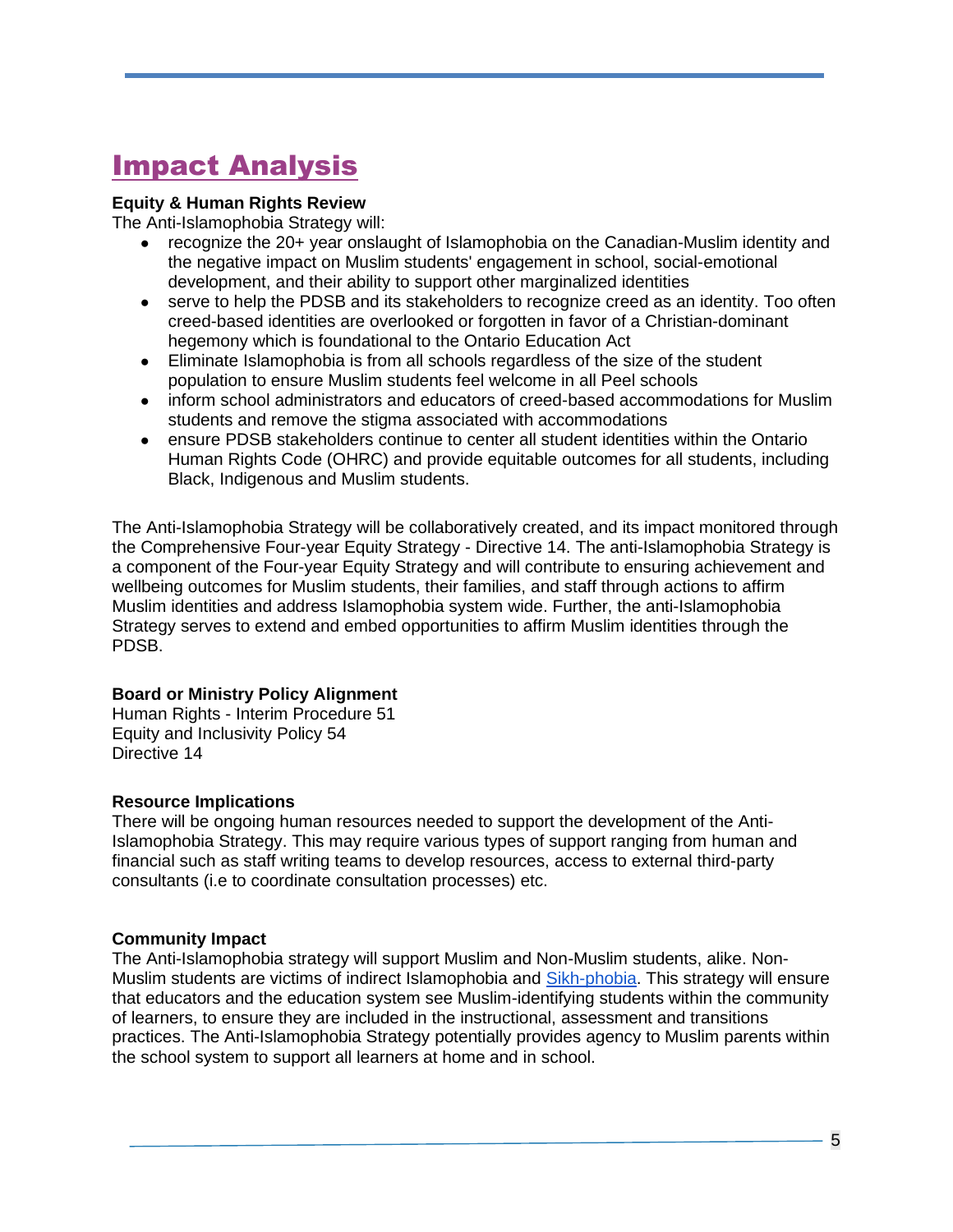The Anti-Islamophobia Strategy provides a pathway for sustained community, family, parent, and student engagement in the system transformation process.

### Next Steps

#### **Action Required:**

Engage the timeline of actions for the development of the Anti-Islamophobia Strategy which include:

- Developing a work plan for the development of the strategy
- Initiating the search process to identify an external consultant who will coordinate the consultations
- Co-develop the consultation plan with the external consultant and staff